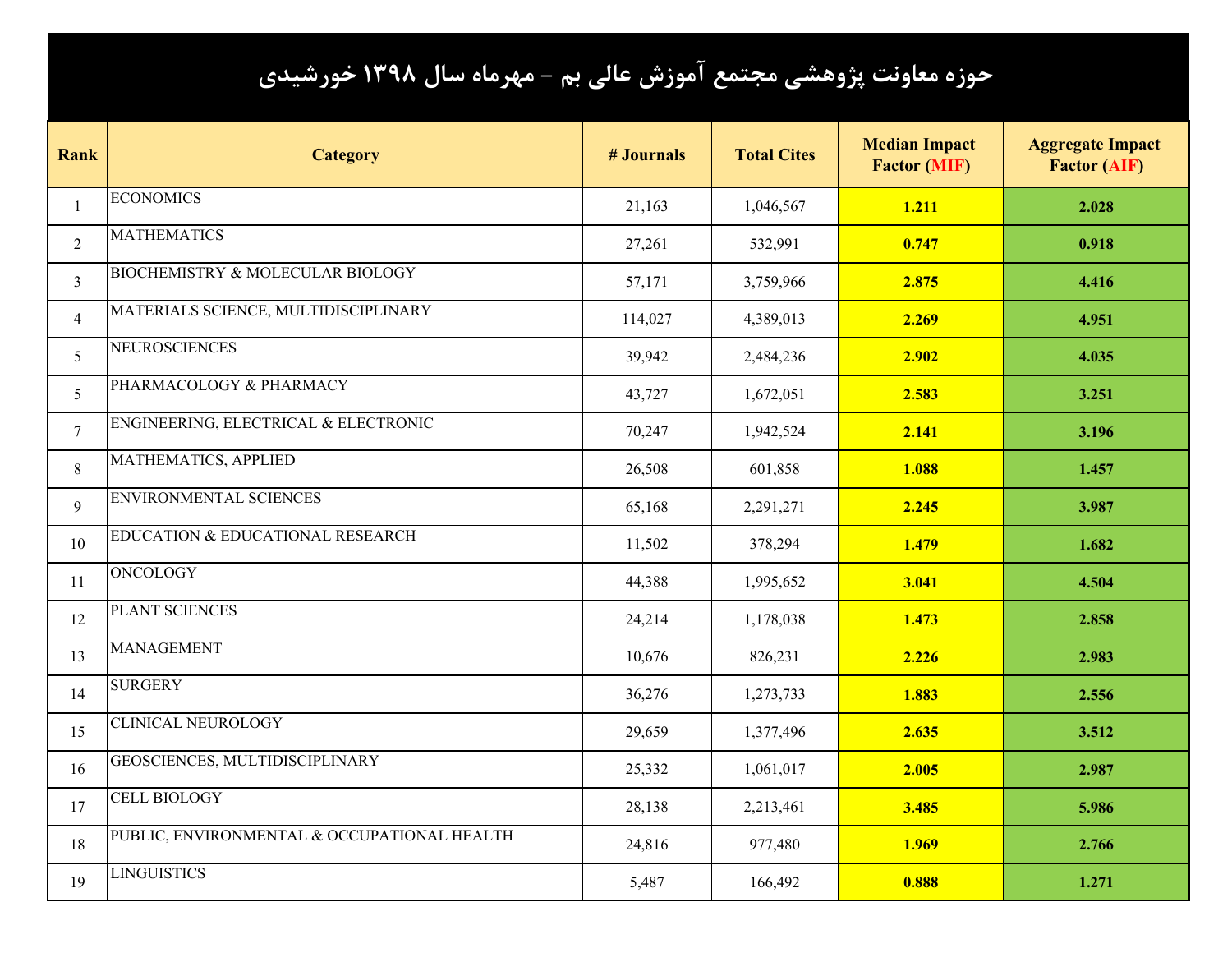| 20 | POLITICAL SCIENCE                           | 7,000  | 260,919   | 1.378 | 1.702 |
|----|---------------------------------------------|--------|-----------|-------|-------|
| 21 | <b>GENETICS &amp; HEREDITY</b>              | 19,819 | 1,227,784 | 2.579 | 3.940 |
| 22 | CHEMISTRY, MULTIDISCIPLINARY                | 74,724 | 3,833,448 | 2.260 | 5.880 |
| 23 | <b>ZOOLOGY</b>                              | 12,212 | 396,034   | 1.123 | 1.455 |
| 24 | <b>ECOLOGY</b>                              | 19,870 | 1,219,964 | 2.286 | 3.387 |
| 25 | BIOTECHNOLOGY & APPLIED MICROBIOLOGY        | 27,357 | 1,446,932 | 2.452 | 3.786 |
| 25 | PUBLIC, ENVIRONMENTAL & OCCUPATIONAL HEALTH | 18,980 | 534,885   | 1.626 | 2.198 |
| 27 | MEDICINE, GENERAL & INTERNAL                | 27,599 | 1,570,340 | 1.570 | 4.541 |
| 28 | <b>IMMUNOLOGY</b>                           | 26,185 | 1,355,210 | 3.197 | 4.468 |
| 29 | COMPUTER SCIENCE, INFORMATION SYSTEMS       | 23,041 | 455,076   | 2.170 | 2.920 |
| 30 | CHEMISTRY, PHYSICAL                         | 68,226 | 3,540,659 | 2.492 | 5.836 |
| 30 | <b>LAW</b>                                  | 4,260  | 130,967   | 1.085 | 1.368 |
| 30 | PHYSICS, APPLIED                            | 68,154 | 2,690,737 | 1.872 | 4.232 |
| 30 | <b>SOCIOLOGY</b>                            | 6,099  | 301,898   | 1.285 | 1.636 |
| 34 | <b>BUSINESS</b>                             | 8,093  | 650,996   | 2.234 | 3.150 |
| 35 | <b>PSYCHIATRY</b>                           | 17,691 | 878,334   | 2.363 | 3.669 |
| 36 | ENDOCRINOLOGY & METABOLISM                  | 18,315 | 1,051,569 | 3.098 | 4.247 |
| 37 | <b>PSYCHIATRY</b>                           | 13,906 | 640,198   | 1.929 | 3.264 |
| 38 | <b>VETERINARY SCIENCES</b>                  | 14,621 | 351,898   | 1.013 | 1.407 |
| 39 | ENGINEERING, CHEMICAL                       | 38,122 | 1,385,050 | 1.942 | 4.134 |
| 40 | PSYCHOLOGY, MULTIDISCIPLINARY               | 9,572  | 495,228   | 1.395 | 2.393 |
| 41 | CARDIAC & CARDIOVASCULAR SYSTEMS            | 19,972 | 1,044,858 | 2.383 | 4.477 |
| 41 | MEDICINE, RESEARCH & EXPERIMENTAL           | 31,565 | 943,713   | 2.770 | 3.083 |
| 43 | FOOD SCIENCE & TECHNOLOGY                   | 26,239 | 913,529   | 1.720 | 2.851 |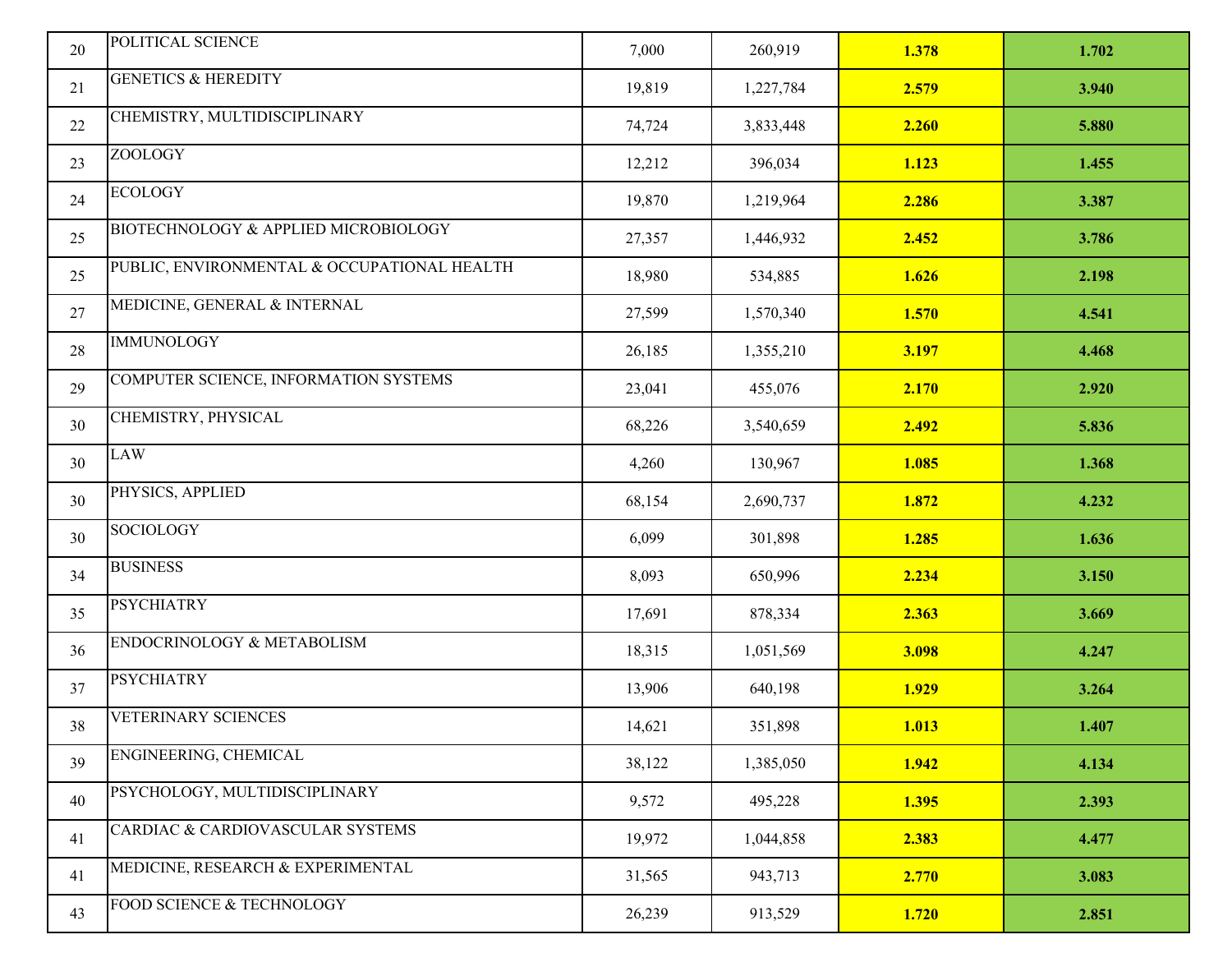|    | <b>MECHANICS</b>                                 |        |           |       |       |
|----|--------------------------------------------------|--------|-----------|-------|-------|
| 44 |                                                  | 23,376 | 799,874   | 1.956 | 2.950 |
| 45 | COMPUTER SCIENCE, ARTIFICIAL INTELLIGENCE        | 16,535 | 629,463   | 2.208 | 3.837 |
| 45 | <b>MICROBIOLOGY</b>                              | 22,804 | 1,223,611 | 2.791 | 4.067 |
| 47 | ENGINEERING, CIVIL                               | 22,287 | 582,907   | 1.658 | 2.693 |
| 48 | PSYCHOLOGY, CLINICAL                             | 8,094  | 430,850   | 1.927 | 2.669 |
| 49 | ENGINEERING, MECHANICAL                          | 23,183 | 669,939   | 1.759 | 2.744 |
| 49 | RADIOLOGY, NUCLEAR MEDICINE & MEDICAL IMAGING    | 20,805 | 846,757   | 2.147 | 3.149 |
| 51 | <b>PEDIATRICS</b>                                | 16,977 | 544,343   | 1.698 | 2.205 |
| 52 | <b>STATISTICS &amp; PROBABILITY</b>              | 8,931  | 447,811   | 1.029 | 1.459 |
| 53 | <b>NURSING</b>                                   | 9,139  | 194,560   | 1.295 | 1.538 |
| 54 | <b>NURSING</b>                                   | 9,070  | 190,337   | 1.285 | 1.524 |
| 55 | <b>ENVIRONMENTAL STUDIES</b>                     | 14,387 | 427,900   | 2.140 | 3.471 |
| 56 | MARINE & FRESHWATER BIOLOGY                      | 11,903 | 497,547   | 1.525 | 2.325 |
| 57 | COMPUTER SCIENCE, SOFTWARE ENGINEERING           | 9,515  | 257,901   | 1.451 | 2.298 |
| 58 | COMPUTER SCIENCE, INTERDISCIPLINARY APPLICATIONS | 15,586 | 510,300   | 2.206 | 3.053 |
| 59 | MATHEMATICS, INTERDISCIPLINARY APPLICATIONS      | 11,163 | 351,155   | 1.532 | 2.164 |
| 60 | COMPUTER SCIENCE, THEORY & METHODS               | 10,183 | 275,282   | 1.332 | 2.551 |
| 60 | SOCIAL SCIENCES, INTERDISCIPLINARY               | 5,803  | 189,154   | 1.354 | 1.672 |
| 62 | <b>BUSINESS, FINANCE</b>                         | 4,980  | 288,410   | 1.467 | 1.986 |
| 62 | <b>ENERGY &amp; FUELS</b>                        | 39,585 | 1,540,159 | 3.021 | 5.829 |
| 64 | <b>ENTOMOLOGY</b>                                | 6,754  | 206,142   | 1.096 | 1.684 |
| 64 | HEALTH CARE SCIENCES & SERVICES                  | 12,298 | 415,392   | 2.091 | 2.703 |
| 66 | <b>HISTORY</b>                                   | 2,537  | 38,952    | 0.500 | 0.580 |
| 66 | <b>OPTICS</b>                                    | 29,441 | 808,462   | 1.961 | 2.840 |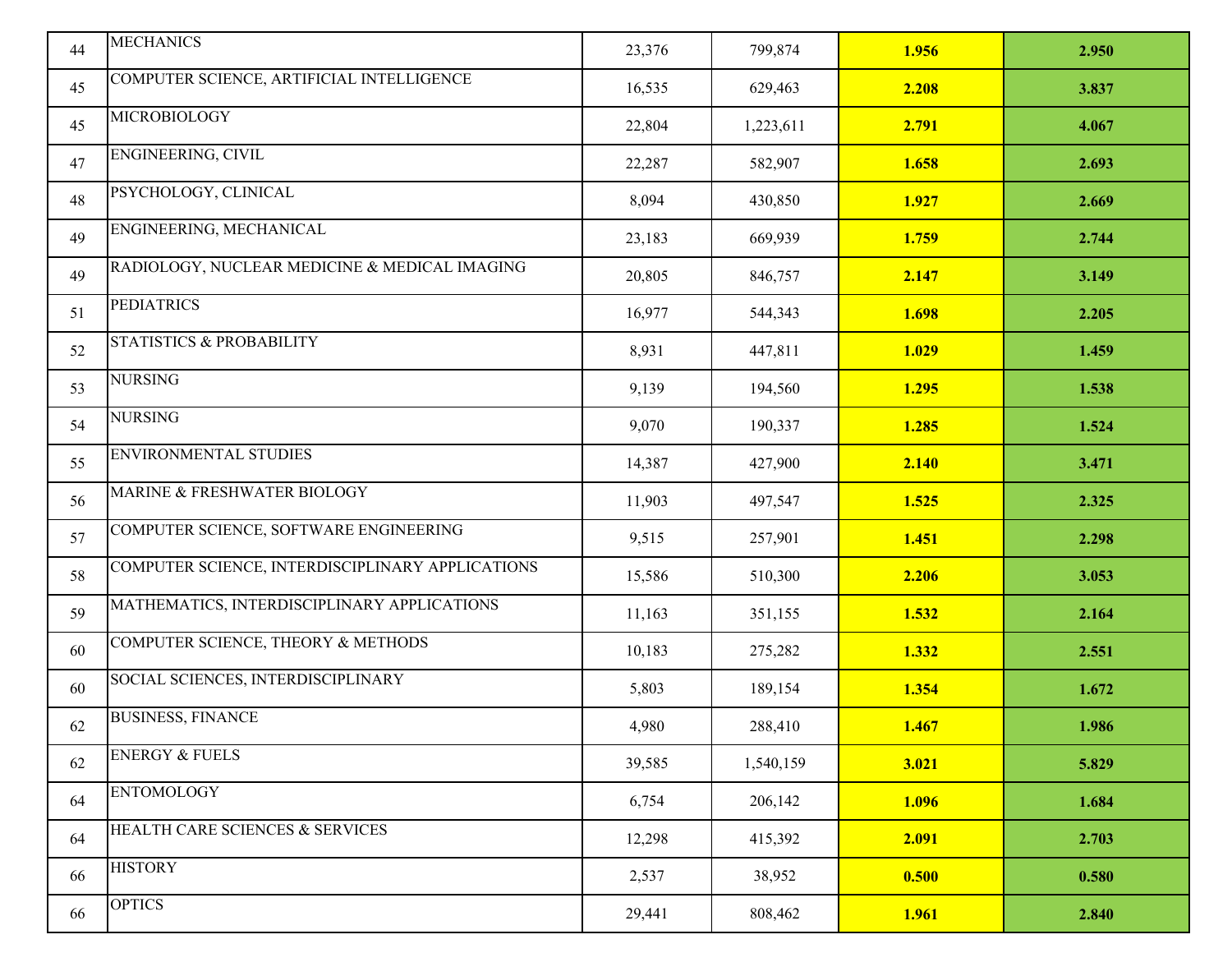| 68 | NANOSCIENCE & NANOTECHNOLOGY                     | 41,127 | 1,846,666 | 2.843 | 6.795 |
|----|--------------------------------------------------|--------|-----------|-------|-------|
| 69 | <b>TOXICOLOGY</b>                                | 11,571 | 502,863   | 2.649 | 3.211 |
| 70 | INTERNATIONAL RELATIONS                          | 3,724  | 105,420   | 1.351 | 1.692 |
| 70 | <b>WATER RESOURCES</b>                           | 16,988 | 573,118   | 1.970 | 2.666 |
| 72 | <b>ANTHROPOLOGY</b>                              | 3,337  | 141,350   | 1.105 | 1.656 |
| 72 | DENTISTRY, ORAL SURGERY & MEDICINE               | 9,477  | 360,852   | 1.596 | 2.137 |
| 74 | <b>AGRONOMY</b>                                  | 10,003 | 326,128   | 1.227 | 2.074 |
| 74 | <b>INFECTIOUS DISEASES</b>                       | 14,412 | 576,843   | 2.669 | 3.633 |
| 74 | <b>INFORMATION SCIENCE &amp; LIBRARY SCIENCE</b> | 4,316  | 152,854   | 1.265 | 2.262 |
| 77 | <b>COMMUNICATION</b>                             | 4,003  | 132,215   | 1.495 | 1.880 |
| 77 | ENGINEERING, MULTIDISCIPLINARY                   | 13,907 | 326,305   | 1.428 | 2.590 |
| 77 | PSYCHOLOGY, EXPERIMENTAL                         | 7,552  | 425,320   | 1.940 | 2.798 |
| 77 | <b>TELECOMMUNICATIONS</b>                        | 24,184 | 449,784   | 2.262 | 3.418 |
| 81 | <b>BIOLOGY</b>                                   | 12,083 | 533,129   | 1.755 | 3.181 |
| 81 | POLYMER SCIENCE                                  | 22,592 | 814,427   | 1.839 | 3.469 |
| 83 | METEOROLOGY & ATMOSPHERIC SCIENCES               | 14,288 | 711,782   | 2.193 | 3.446 |
| 83 | <b>NUTRITION &amp; DIETETICS</b>                 | 13,721 | 612,491   | 2.876 | 3.718 |
| 85 | CHEMISTRY, ANALYTICAL                            | 28,112 | 960,598   | 2.193 | 3.728 |
| 85 | GASTROENTEROLOGY & HEPATOLOGY                    | 10,868 | 668,163   | 3.033 | 4.895 |
| 85 | <b>GEOCHEMISTRY &amp; GEOPHYSICS</b>             | 11,384 | 666,158   | 2.266 | 2.974 |
| 85 | OPERATIONS RESEARCH & MANAGEMENT SCIENCE         | 8,904  | 406,858   | 1.693 | 2.799 |
| 89 | <b>GEOGRAPHY</b>                                 | 4,613  | 197,476   | 1.902 | 2.661 |
| 89 | <b>OBSTETRICS &amp; GYNECOLOGY</b>               | 11,583 | 439,087   | 2.044 | 2.542 |
| 89 | SPORT SCIENCES                                   | 10,439 | 462,620   | 1.908 | 2.883 |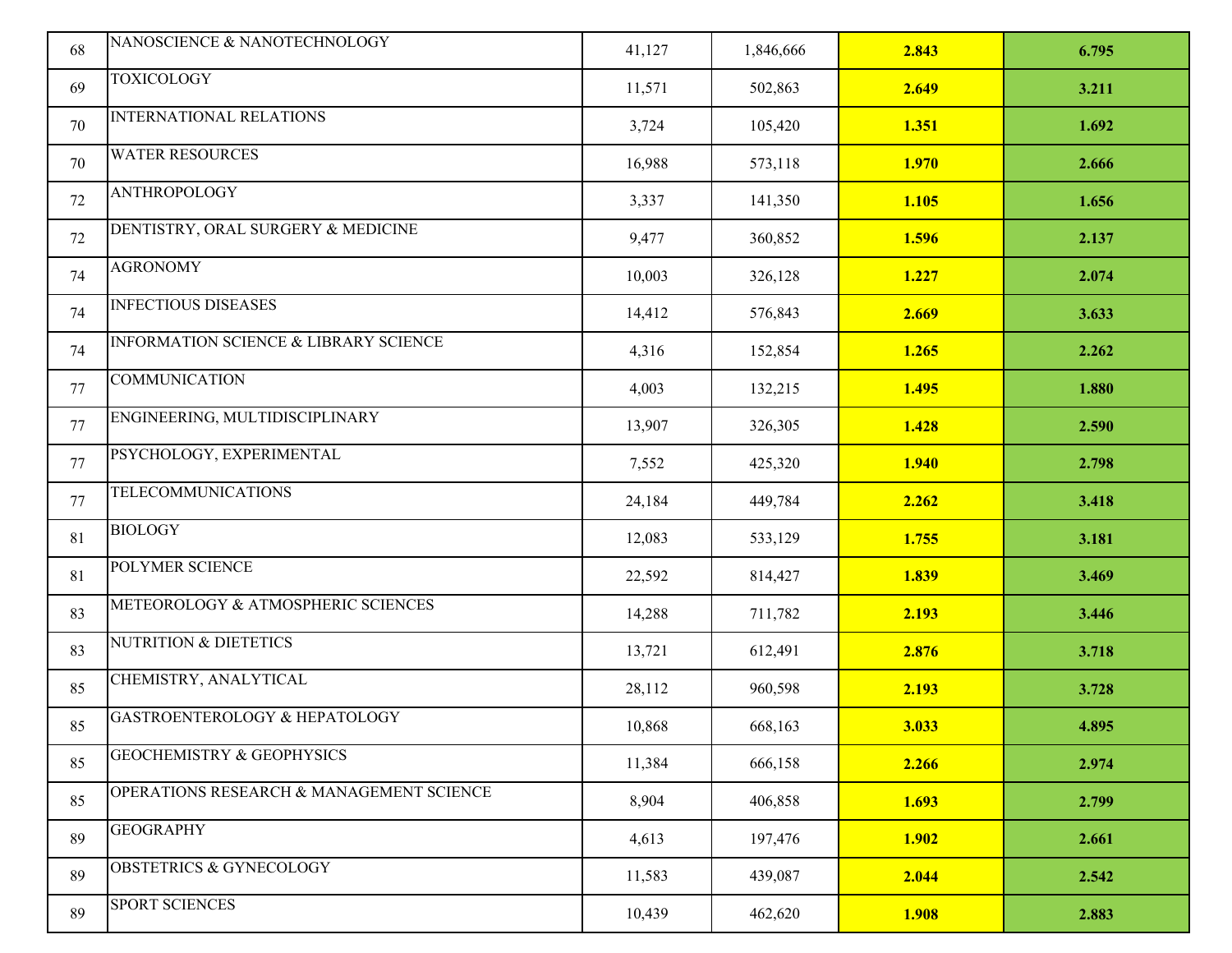| 92  | PSYCHOLOGY, APPLIED                    | 4,030  | 278,806   | 1.831 | 2.451 |
|-----|----------------------------------------|--------|-----------|-------|-------|
| 93  | <b>HEALTH POLICY &amp; SERVICES</b>    | 7,000  | 234,375   | 1.846 | 2.416 |
| 93  | PHYSICS, MULTIDISCIPLINARY             | 21,923 | 1,023,085 | 1.575 | 3.170 |
| 93  | PHYSIOLOGY                             | 11,872 | 596,194   | 2.407 | 3.127 |
| 96  | ENGINEERING, BIOMEDICAL                | 12,724 | 506,351   | 2.259 | 3.514 |
| 96  | <b>UROLOGY &amp; NEPHROLOGY</b>        | 10,043 | 446,301   | 2.089 | 3.289 |
| 98  | BIOCHEMICAL RESEARCH METHODS           | 14,601 | 849,114   | 2.324 | 3.469 |
| 99  | <b>PSYCHOLOGY</b>                      | 6,983  | 475,862   | 2.178 | 2.831 |
| 100 | METALLURGY & METALLURGICAL ENGINEERING | 18,409 | 559,889   | 1.361 | 2.801 |
| 100 | <b>ORTHOPEDICS</b>                     | 12,896 | 506,926   | 1.877 | 2.492 |
| 100 | <b>PATHOLOGY</b>                       | 7,724  | 325,929   | 2.056 | 2.441 |
| 103 | <b>AREA STUDIES</b>                    | 2,488  | 45,927    | 0.802 | 0.893 |
| 103 | PSYCHOLOGY, DEVELOPMENTAL              | 5,850  | 322,852   | 1.941 | 2.699 |
| 105 | <b>HEMATOLOGY</b>                      | 9,959  | 625,097   | 2.864 | 4.650 |
| 106 | <b>BIOPHYSICS</b>                      | 12,958 | 670,559   | 2.529 | 3.560 |
| 107 | CHEMISTRY, APPLIED                     | 17,959 | 649,898   | 1.649 | 3.646 |
| 108 | <b>ASTRONOMY &amp; ASTROPHYSICS</b>    | 21,458 | 1,159,799 | 2.152 | 4.502 |
| 108 | MULTIDISCIPLINARY SCIENCES             | 58,911 | 3,518,525 | 1.622 | 5.144 |
| 108 | <b>REHABILITATION</b>                  | 4,113  | 117,249   | 1.392 | 1.586 |
| 111 | PHYSICS, CONDENSED MATTER              | 32,916 | 1,649,267 | 2.242 | 5.174 |
| 112 | <b>FORESTRY</b>                        | 6,039  | 184,568   | 1.596 | 2.020 |
| 113 | <b>DERMATOLOGY</b>                     | 7,142  | 261,456   | 2.008 | 2.786 |
| 113 | <b>OCEANOGRAPHY</b>                    | 7,811  | 335,854   | 1.737 | 2.246 |
| 115 | CRIMINOLOGY & PENOLOGY                 | 2,836  | 87,402    | 1.338 | 1.862 |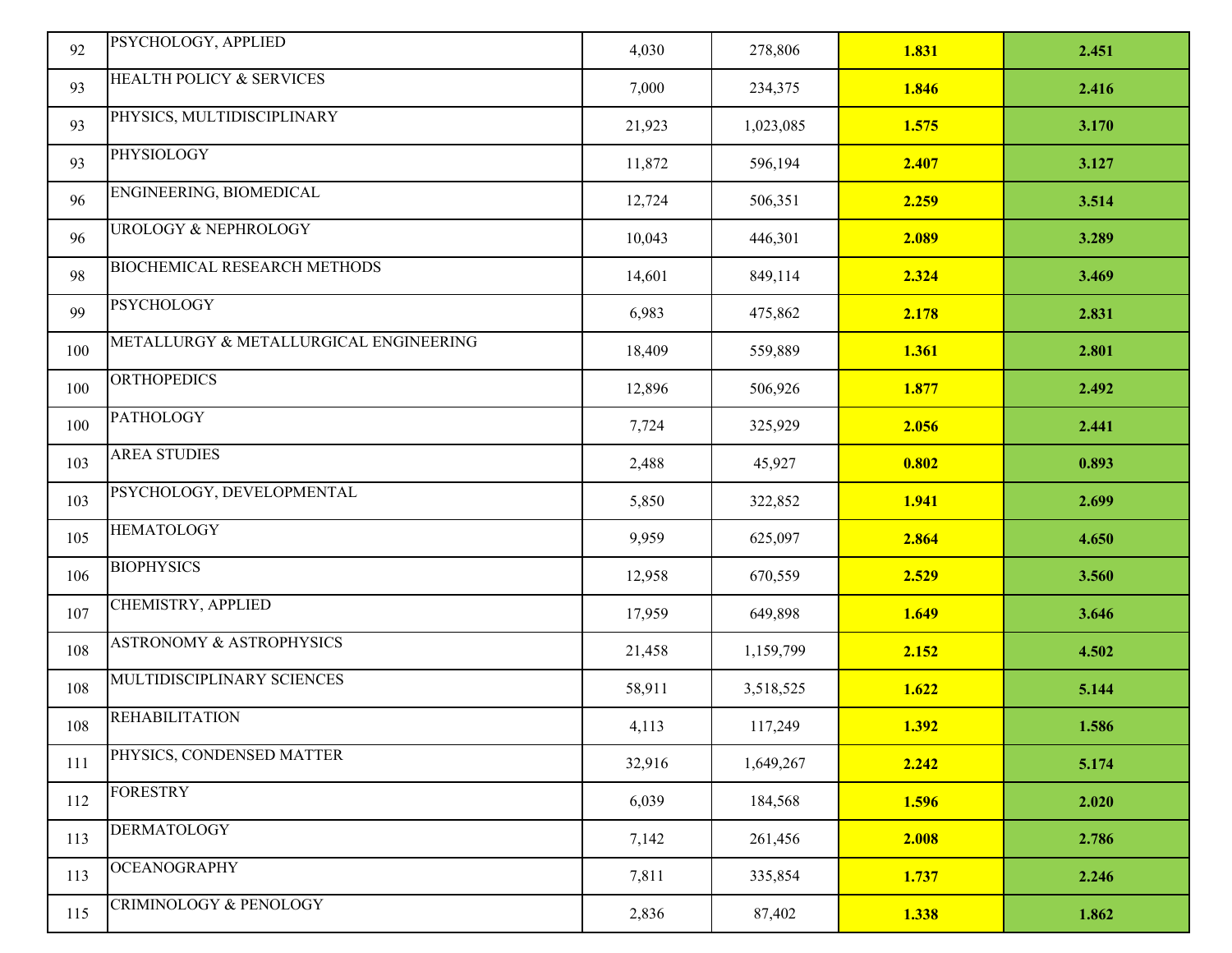| 115 | PERIPHERAL VASCULAR DISEASE               | 9,668  | 645,043 | 2.530 | 4.175 |
|-----|-------------------------------------------|--------|---------|-------|-------|
| 115 | <b>REHABILITATION</b>                     | 6,002  | 191,239 | 1.536 | 2.031 |
| 118 | CONSTRUCTION & BUILDING TECHNOLOGY        | 12,028 | 311,216 | 1.885 | 3.067 |
| 118 | PSYCHOLOGY, SOCIAL                        | 3,872  | 307,617 | 1.750 | 2.158 |
| 118 | <b>RESPIRATORY SYSTEM</b>                 | 10,063 | 479,140 | 2.669 | 4.197 |
| 121 | <b>AUTOMATION &amp; CONTROL SYSTEMS</b>   | 12,248 | 424,355 | 2.210 | 3.833 |
| 121 | HISTORY & PHILOSOPHY OF SCIENCE           | 1,893  | 38,174  | 0.604 | 1.030 |
| 123 | AGRICULTURE, DAIRY & ANIMAL SCIENCE       | 8,141  | 214,737 | 1.157 | 1.586 |
| 123 | CHEMISTRY, MEDICINAL                      | 13,804 | 527,979 | 2.530 | 2.989 |
| 123 | <b>INSTRUMENTS &amp; INSTRUMENTATION</b>  | 21,819 | 499,914 | 1.977 | 2.991 |
| 126 | <b>THERMODYNAMICS</b>                     | 15,711 | 476,955 | 1.699 | 3.322 |
| 127 | MATHEMATICAL & COMPUTATIONAL BIOLOGY      | 7,234  | 365,617 | 1.643 | 2.525 |
| 127 | <b>OPHTHALMOLOGY</b>                      | 9,219  | 349,411 | 1.792 | 2.549 |
| 127 | PSYCHOLOGY, EDUCATIONAL                   | 2,635  | 156,945 | 1.576 | 2.169 |
| 130 | <b>BIODIVERSITY CONSERVATION</b>          | 5,175  | 229,288 | 1.665 | 3.115 |
| 131 | CHEMISTRY, ORGANIC                        | 18,864 | 790,132 | 2.066 | 3.349 |
| 131 | PALEONTOLOGY                              | 2,888  | 110,104 | 1.301 | 1.708 |
| 133 | AGRICULTURE, MULTIDISCIPLINARY            | 7,293  | 234,135 | 1.027 | 1.903 |
| 134 | PHYSICS, MATHEMATICAL                     | 10,833 | 362,358 | 1.231 | 1.952 |
| 135 | <b>ETHICS</b>                             | 2,312  | 74,556  | 1.096 | 1.777 |
| 136 | BEHAVIORAL SCIENCES                       | 6,815  | 372,512 | 2.444 | 3.039 |
| 136 | <b>GERIATRICS &amp; GERONTOLOGY</b>       | 6,718  | 254,832 | 2.818 | 3.414 |
| 138 | COMPUTER SCIENCE, HARDWARE & ARCHITECTURE | 6,110  | 178,704 | 1.873 | 2.844 |
| 138 | ENGINEERING, ENVIRONMENTAL                | 18,581 | 843,685 | 2.770 | 5.803 |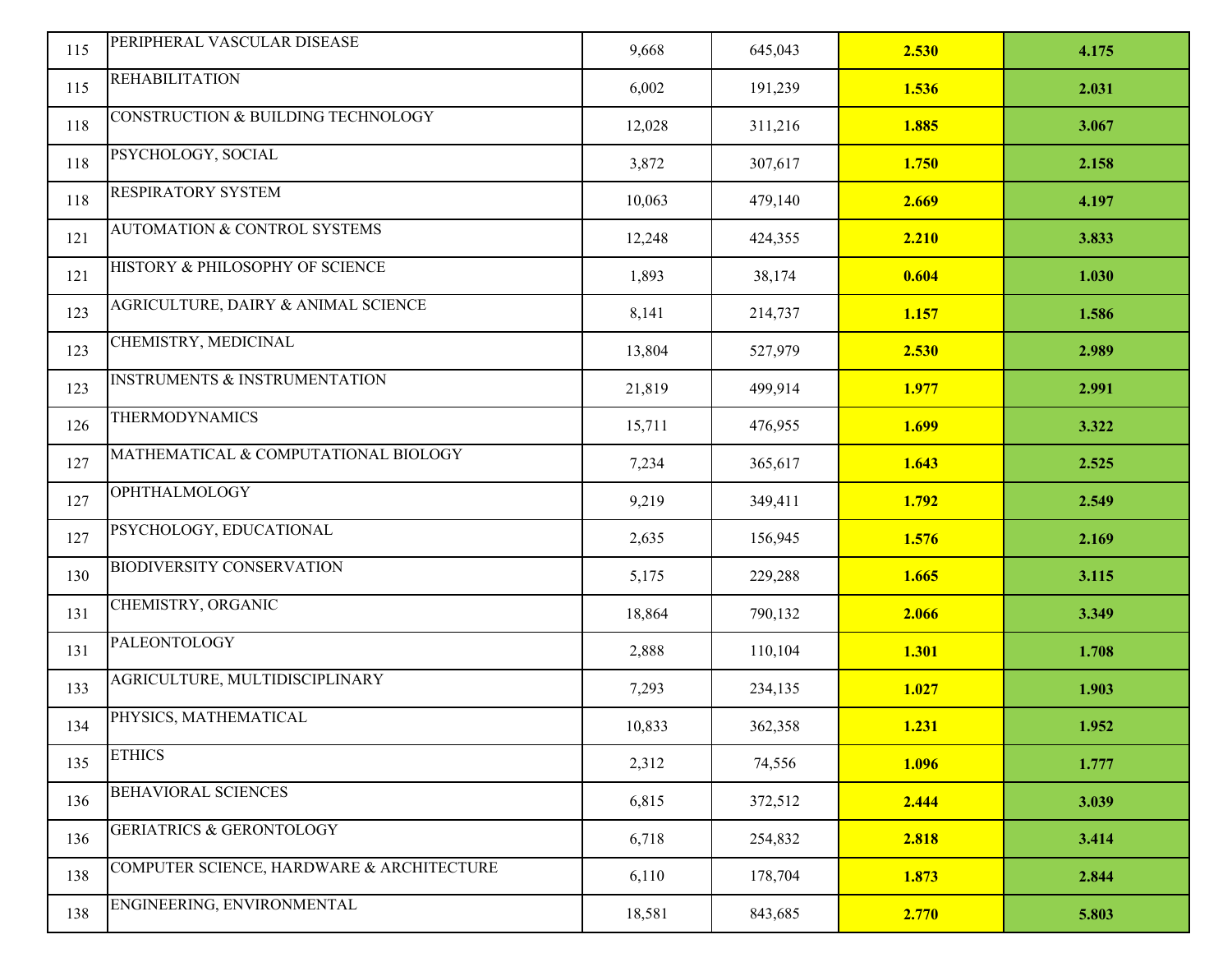| 138 | <b>FISHERIES</b>                      | 6,310  | 212,321 | 1.611 | 2.027 |
|-----|---------------------------------------|--------|---------|-------|-------|
| 138 | HOSPITALITY, LEISURE, SPORT & TOURISM | 3,069  | 126,003 | 2.001 | 2.636 |
| 142 | EVOLUTIONARY BIOLOGY                  | 6,362  | 471,462 | 2.503 | 4.124 |
| 142 | GEOGRAPHY, PHYSICAL                   | 6,639  | 283,130 | 2.582 | 3.078 |
| 144 | ENGINEERING, MANUFACTURING            | 8,009  | 244,237 | 2.171 | 3.112 |
| 144 | SOCIAL SCIENCES, MATHEMATICAL METHODS | 2,342  | 182,335 | 1.328 | 1.720 |
| 146 | PUBLIC ADMINISTRATION                 | 1,934  | 72,198  | 1.864 | 2.134 |
| 147 | ENGINEERING, INDUSTRIAL               | 5,536  | 230,595 | 1.934 | 3.212 |
| 147 | <b>FAMILY STUDIES</b>                 | 3,236  | 103,874 | 1.384 | 1.841 |
| 147 | <b>GEOLOGY</b>                        | 2,827  | 134,569 | 1.203 | 2.323 |
| 147 | HISTORY & PHILOSOPHY OF SCIENCE       | 1,446  | 35,323  | 0.742 | 1.209 |
| 151 | CHEMISTRY, INORGANIC & NUCLEAR        | 12,899 | 435,746 | 2.121 | 2.861 |
| 151 | SOCIAL SCIENCES, BIOMEDICAL           | 3,461  | 136,206 | 1.491 | 2.315 |
| 153 | <b>WOMENS STUDIES</b>                 | 1,779  | 58,171  | 1.007 | 1.343 |
| 154 | <b>SOCIAL WORK</b>                    | 2,877  | 76,290  | 1.076 | 1.462 |
| 155 | DEVELOPMENTAL BIOLOGY                 | 3,517  | 292,277 | 2.161 | 3.544 |
| 155 | <b>OTORHINOLARYNGOLOGY</b>            | 5,723  | 160,471 | 1.577 | 1.881 |
| 155 | <b>SOCIAL ISSUES</b>                  | 1,853  | 55,118  | 1.376 | 1.754 |
| 158 | <b>CULTURAL STUDIES</b>               | 1,398  | 27,335  | 0.529 | 0.777 |
| 158 | <b>Development Studies</b>            | 2,341  | 88,066  | 1.658 | 2.194 |
| 158 | EDUCATION, SCIENTIFIC DISCIPLINES     | 4,351  | 118,545 | 1.737 | 1.921 |
| 158 | EDUCATION, SPECIAL                    | 1,384  | 50,531  | 1.382 | 1.513 |
| 158 | SPECTROSCOPY                          | 6,848  | 200,178 | 2.022 | 2.102 |
| 163 | <b>URBAN STUDIES</b>                  | 2,519  | 102,619 | 1.963 | 2.567 |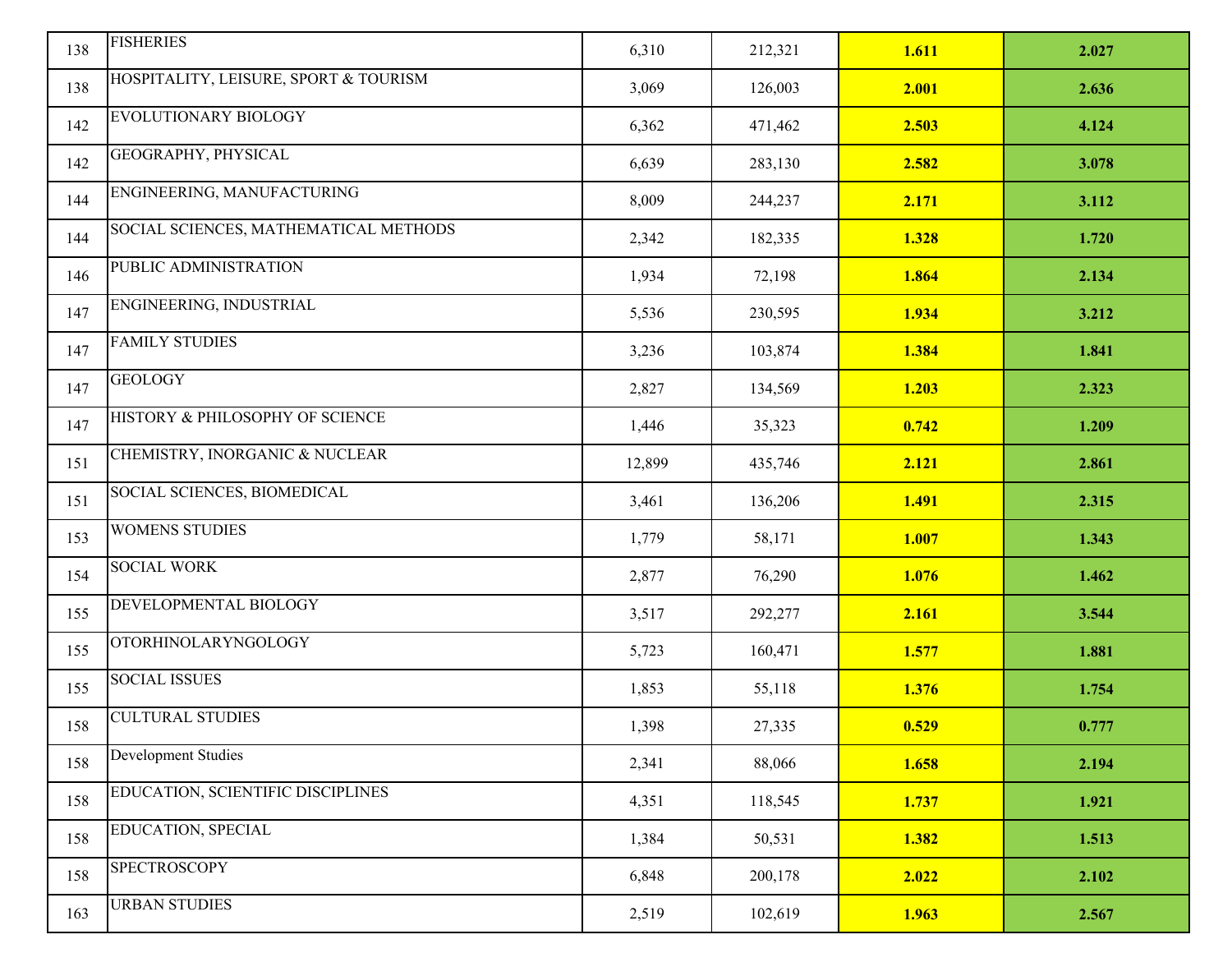| 164 | REGIONAL & URBAN PLANNING                               | 2,576  | 106,231 | 2.214 | 2.826 |
|-----|---------------------------------------------------------|--------|---------|-------|-------|
| 165 | ENGINEERING, GEOLOGICAL                                 | 4,502  | 157,187 | 2.396 | 2.694 |
| 166 | TRANSPORTATION SCIENCE & TECHNOLOGY                     | 4,840  | 141,601 | 2.050 | 3.265 |
| 167 | <b>GERONTOLOGY</b>                                      | 3,600  | 146,074 | 1.713 | 2.540 |
| 167 | <b>HORTICULTURE</b>                                     | 3,360  | 108,858 | 0.867 | 1.597 |
| 167 | PARASITOLOGY                                            | 6,053  | 229,756 | 1.989 | 3.261 |
| 167 | PHYSICS, ATOMIC, MOLECULAR & CHEMICAL                   | 16,910 | 779,225 | 2.170 | 3.176 |
| 167 | <b>TRANSPORTATION</b>                                   | 3,464  | 104,299 | 2.380 | 3.028 |
| 167 | <b>VIROLOGY</b>                                         | 6,252  | 321,227 | 2.773 | 3.683 |
| 173 | <b>GREEN &amp; SUSTAINABLE SCIENCE &amp; TECHNOLOGY</b> | 17,178 | 384,846 | 2.811 | 5.612 |
| 173 | <b>SOIL SCIENCE</b>                                     | 4,929  | 245,480 | 1.997 | 2.939 |
| 173 | <b>SUBSTANCE ABUSE</b>                                  | 3,442  | 122,245 | 2.101 | 2.864 |
| 176 | HISTORY OF SOCIAL SCIENCES                              | 1,054  | 17,700  | 0.615 | 0.723 |
| 176 | NUCLEAR SCIENCE & TECHNOLOGY                            | 8,772  | 191,975 | 1.287 | 1.422 |
| 178 | <b>CRITICAL CARE MEDICINE</b>                           | 4,752  | 319,783 | 2.778 | 4.826 |
| 178 | MATERIALS SCIENCE, CHARACTERIZATION & TESTING           | 3,442  | 61,034  | 1.543 | 1.889 |
| 180 | MATERIALS SCIENCE, BIOMATERIALS                         | 7,824  | 342,136 | 3.176 | 4.695 |
| 180 | PHYSICS, FLUIDS & PLASMAS                               | 9,778  | 351,420 | 1.989 | 2.428 |
| 182 | <b>ACOUSTICS</b>                                        | 5,728  | 189,258 | 1.661 | 2.627 |
| 182 | ANESTHESIOLOGY                                          | 4,237  | 209,880 | 2.734 | 3.179 |
| 182 | ENGINEERING, AEROSPACE                                  | 4,190  | 97,929  | 1.131 | 1.861 |
| 182 | <b>RHEUMATOLOGY</b>                                     | 4,700  | 234,032 | 3.016 | 4.173 |
| 186 | <b>REMOTE SENSING</b>                                   | 6,851  | 225,026 | 2.195 | 3.835 |
| 187 | <b>DEMOGRAPHY</b>                                       | 1,052  | 42,673  | 1.429 | 1.665 |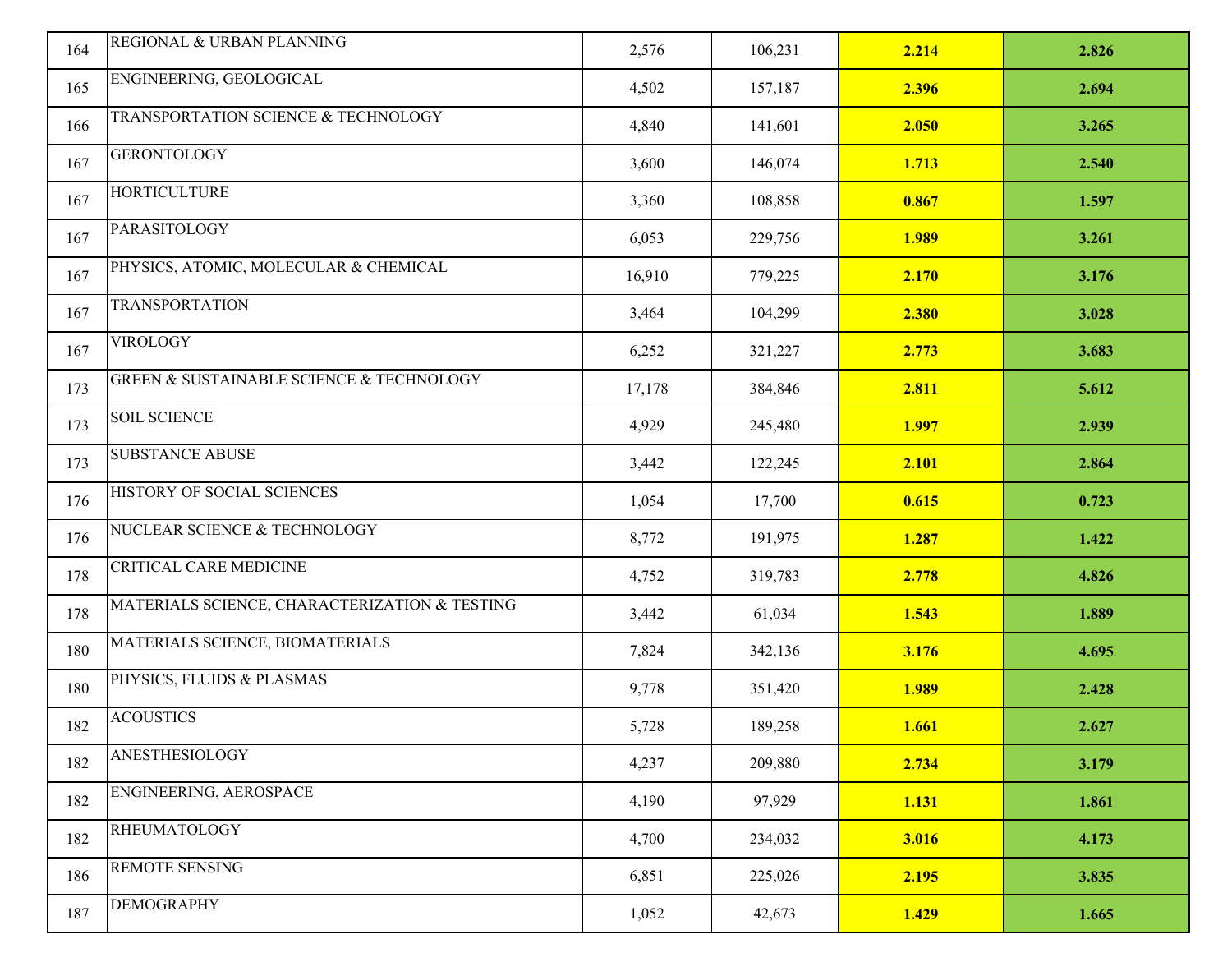| 187 | <b>EMERGENCY MEDICINE</b>                       | 3,604  | 94,658  | 1.500 | 1.981 |
|-----|-------------------------------------------------|--------|---------|-------|-------|
| 187 | MEDICAL LABORATORY TECHNOLOGY                   | 3,285  | 110,946 | 2.084 | 2.433 |
| 187 | <b>MINERALOGY</b>                               | 3,719  | 161,714 | 1.787 | 2.829 |
| 187 | <b>MYCOLOGY</b>                                 | 1,908  | 68,082  | 2.435 | 2.625 |
| 187 | PHYSICS, PARTICLES & FIELDS                     | 12,745 | 508,525 | 2.165 | 3.870 |
| 187 | REPRODUCTIVE BIOLOGY                            | 4,103  | 215,539 | 2.585 | 2.947 |
| 194 | IMAGING SCIENCE & PHOTOGRAPHIC TECHNOLOGY       | 4,803  | 203,688 | 2.014 | 3.850 |
| 194 | MATERIALS SCIENCE, CERAMICS                     | 6,968  | 171,733 | 1.044 | 2.588 |
| 194 | ORNITHOLOGY                                     | 1,240  | 37,168  | 0.927 | 1.331 |
| 197 | <b>ALLERGY</b>                                  | 2,813  | 138,095 | 3.560 | 4.991 |
| 197 | <b>INDUSTRIAL RELATIONS &amp; LABOR</b>         | 907    | 36,490  | 1.347 | 1.669 |
| 197 | <b>INTEGRATIVE &amp; COMPLEMENTARY MEDICINE</b> | 3,733  | 110,533 | 1.587 | 2.333 |
| 200 | AUDIOLOGY & SPEECH-LANGUAGE PATHOLOGY           | 2,585  | 108,963 | 1.520 | 1.872 |
| 200 | <b>CELL &amp; TISSUE ENGINEERING</b>            | 2,835  | 121,626 | 3.575 | 4.484 |
| 200 | <b>CRYSTALLOGRAPHY</b>                          | 5,959  | 219,458 | 1.870 | 2.277 |
| 200 | <b>ELECTROCHEMISTRY</b>                         | 19,834 | 678,803 | 2.611 | 4.672 |
| 200 | MEDICAL INFORMATICS                             | 3,799  | 112,247 | 2.343 | 2.773 |
| 200 | <b>ROBOTICS</b>                                 | 2,258  | 70,335  | 2.420 | 2.847 |
| 206 | MATERIALS SCIENCE, COMPOSITES                   | 5,535  | 181,869 | 1.755 | 4.120 |
| 206 | <b>TRANSPLANTATION</b>                          | 4,571  | 180,756 | 2.574 | 3.190 |
| 208 | MATERIALS SCIENCE, TEXTILES                     | 3,082  | 55,162  | 0.746 | 2.065 |
| 209 | COMPUTER SCIENCE, CYBERNETICS                   | 1,529  | 54,240  | 1.681 | 4.238 |
| 210 | ANATOMY & MORPHOLOGY                            | 2,462  | 64,567  | 1.553 | 1.764 |
| 210 | <b>LIMNOLOGY</b>                                | 2,081  | 117,972 | 1.691 | 2.556 |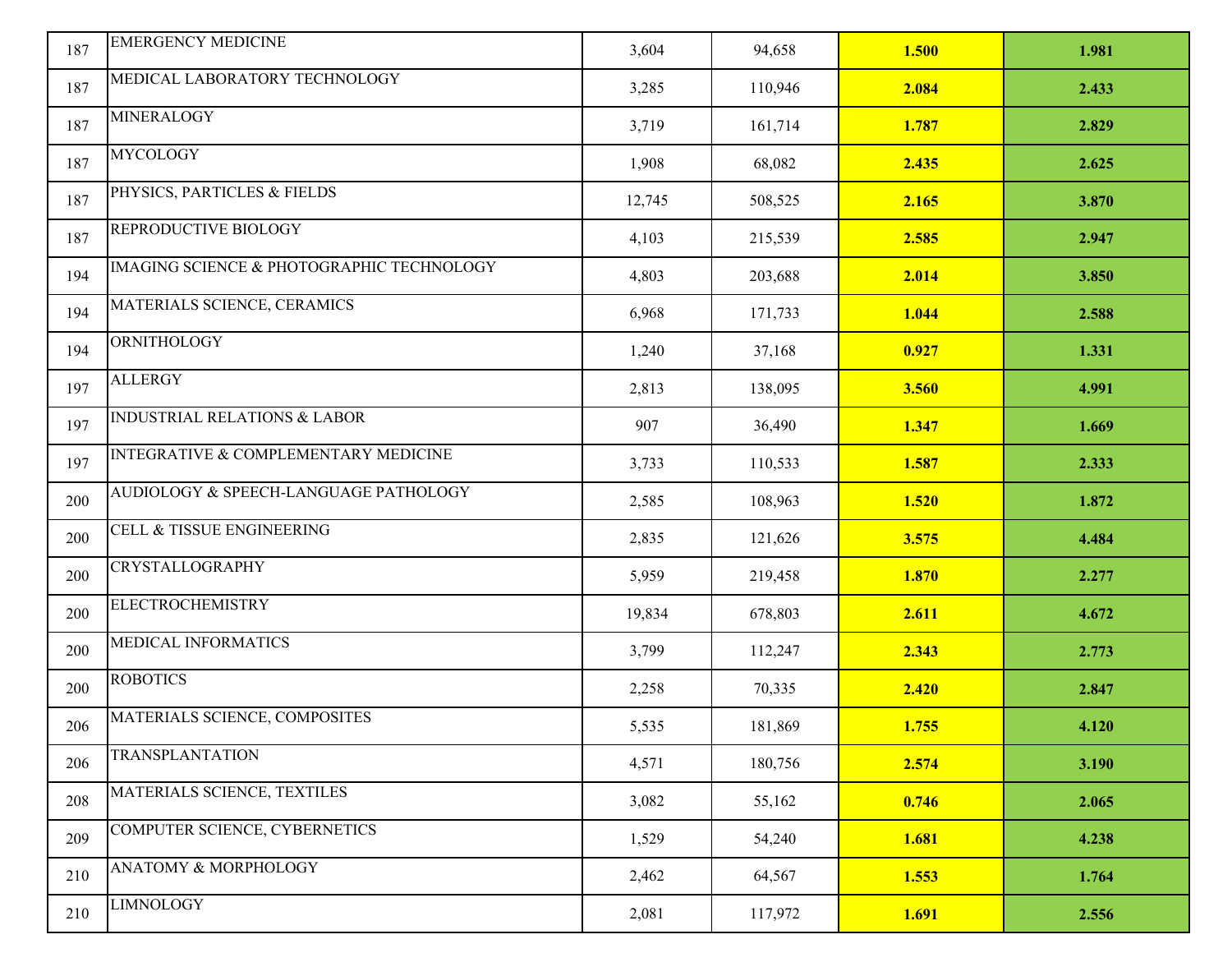| 210 | MATERIALS SCIENCE, PAPER & WOOD            | 2,367 | 45,872  | 0.857 | 1.692 |
|-----|--------------------------------------------|-------|---------|-------|-------|
|     | TROPICAL MEDICINE                          |       |         |       |       |
| 210 |                                            | 4,206 | 127,365 | 1.772 | 2.580 |
| 214 | <b>LOGIC</b>                               | 817   | 10,518  | 0.576 | 0.591 |
| 214 | MATERIALS SCIENCE, COATINGS & FILMS        | 8,589 | 286,498 | 2.008 | 3.479 |
| 216 | ENGINEERING, PETROLEUM                     | 2,496 | 37,539  | 1.070 | 1.592 |
| 216 | MINING & MINERAL PROCESSING                | 2,814 | 67,342  | 1.221 | 2.155 |
| 216 | PHYSICS, NUCLEAR                           | 5,426 | 213,967 | 1.788 | 2.400 |
| 216 | PRIMARY HEALTH CARE                        | 1,455 | 50,116  | 1.986 | 2.056 |
| 216 | <b>SUBSTANCE ABUSE</b>                     | 2,607 | 108,656 | 2.767 | 3.208 |
| 221 | <b>AGRICULTURAL ECONOMICS &amp; POLICY</b> | 837   | 29,084  | 1.446 | 1.804 |
| 221 | <b>ETHNIC STUDIES</b>                      | 893   | 22,527  | 1.214 | 1.413 |
| 223 | MEDICINE, LEGAL                            | 2,147 | 48,590  | 1.522 | 1.899 |
| 224 | <b>ERGONOMICS</b>                          | 1,445 | 57,608  | 1.403 | 2.123 |
| 224 | MEDICAL ETHICS                             | 805   | 16,124  | 1.501 | 1.745 |
| 226 | ENGINEERING, MARINE                        | 1,707 | 22,694  | 1.324 | 1.997 |
| 226 | ENGINEERING, OCEAN                         | 2,028 | 45,605  | 1.396 | 2.149 |
| 226 | NEUROIMAGING                               | 3,067 | 175,887 | 2.486 | 4.119 |
| 226 | PSYCHOLOGY, BIOLOGICAL                     | 1,454 | 82,082  | 2.088 | 2.665 |
| 226 | Quantum Science & Technology               | 2,302 | 65,314  | 2.508 | 2.497 |
| 231 | AGRICULTURAL ENGINEERING                   | 4,112 | 192,131 | 1.340 | 4.278 |
| 231 | PSYCHOLOGY, MATHEMATICAL                   | 722   | 63,566  | 1.767 | 2.877 |
| 231 | PSYCHOLOGY, PSYCHOANALYSIS                 | 442   | 9,595   | 0.515 | 0.529 |
| 234 | <b>MICROSCOPY</b>                          | 967   | 34,763  | 1.776 | 1.989 |
| 235 | <b>ANDROLOGY</b>                           | 755   | 10,853  | 2.113 | 2.293 |